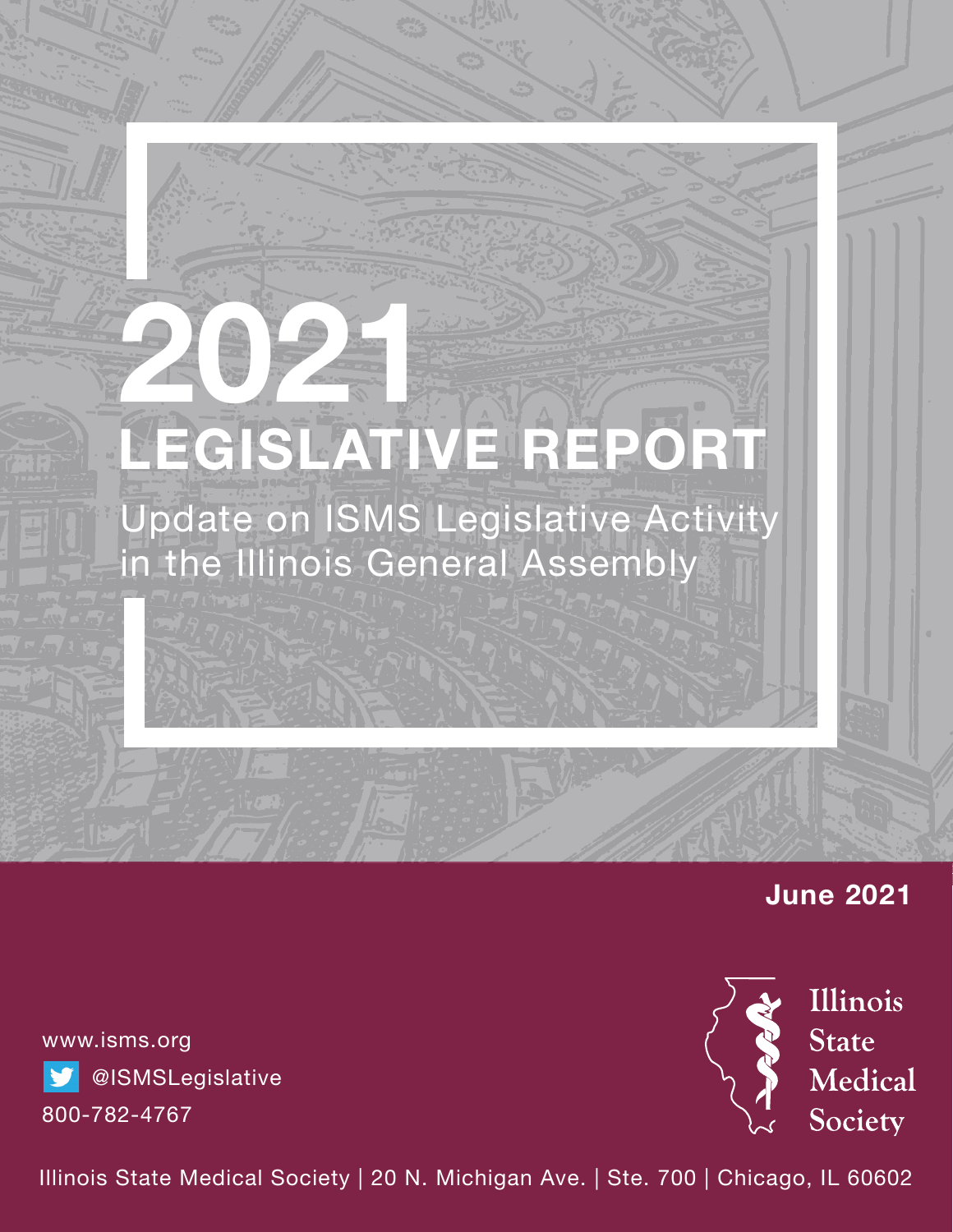Dear Colleague,

COVID-19 created significant challenges for our governmental affairs team during the 2021 spring legislative session as legislators returned to Springfield to convene their work. While legislators were allowed to return to the Capitol, lobbyists were not and were limited to advocating for and against bills remotely.

The challenges of not being able to connect with legislators in person were felt in early January when, during the final hours of the previous General Assembly's lame duck session, the Illinois Trial Lawyers Association pushed through a bill that would institute prejudgment interest at 9% annually starting at the notice of injury in all personal injury and wrongful death cases.

After learning that Governor Pritzker was likely to veto that bill, they again pushed through another prejudgment interest bill, this time with the Illinois Health and Hospital Association being a neutral party in the fight after small changes were made from the original bill. ISMS continued to fight the bill, but with the governor's signature we are moving to explore other avenues to mitigate its impact.

Despite our initial challenges, our governmental affairs team did end this session with significant wins. Most important, **ISMS' initiative to reform prior authorization processes passed the General Assembly unanimously**. This victory will bring much-needed relief to physicians and patients who are part of state-regulated health plans.

ISMS also supported other health insurance reform bills, including a bill to ensure that all Medicaid MCOs' and commercial insurers' **medical necessity determinations** concerning mental health and substance use disorders are fully consistent with generally accepted standards of care. ISMS also supported a **comprehensive telehealth policy** that brings coverage and payment parity with services delivered in person.

Equally important are the bills that ISMS successfully pushed back on, such as bills expanding other health care professionals' **scope of practice** and bills that would establish **onerous mandates** on physicians.

ISMS' work to effectuate positive changes for our practices and our patients continues as we prepare for the fall veto session and the 2022 spring legislative session.

On behalf of the Board of Trustees, I would like to thank every physician member who makes ISMS' advocacy efforts possible.

Sincerely,

J. Regan Thomas, M.D. President, Illinois State Medical Society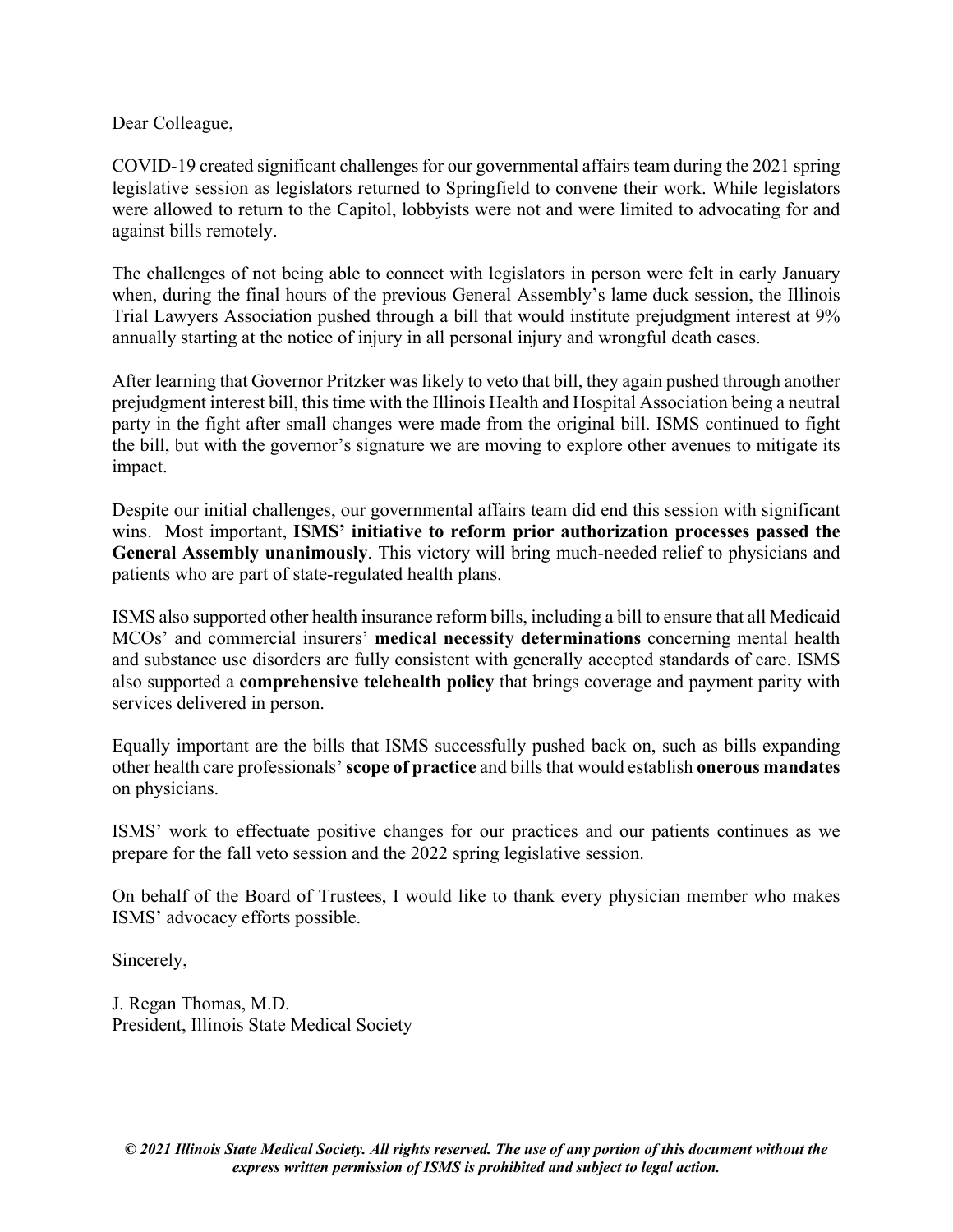| <b>Contents</b> |
|-----------------|
|                 |

| PRESCRIBING SCHEDULE II OPIOIDS, OTHER CONTROLLED SUBSTANCES & NALOXONE 14 |  |
|----------------------------------------------------------------------------|--|
|                                                                            |  |
|                                                                            |  |
|                                                                            |  |
|                                                                            |  |
|                                                                            |  |
|                                                                            |  |
|                                                                            |  |
|                                                                            |  |
|                                                                            |  |

<span id="page-2-0"></span>© 2021 Illinois State Medical Society. All rights reserved. The use of any portion of this document without the<br>express written permission of ISMS is prohibited and subject to legal action.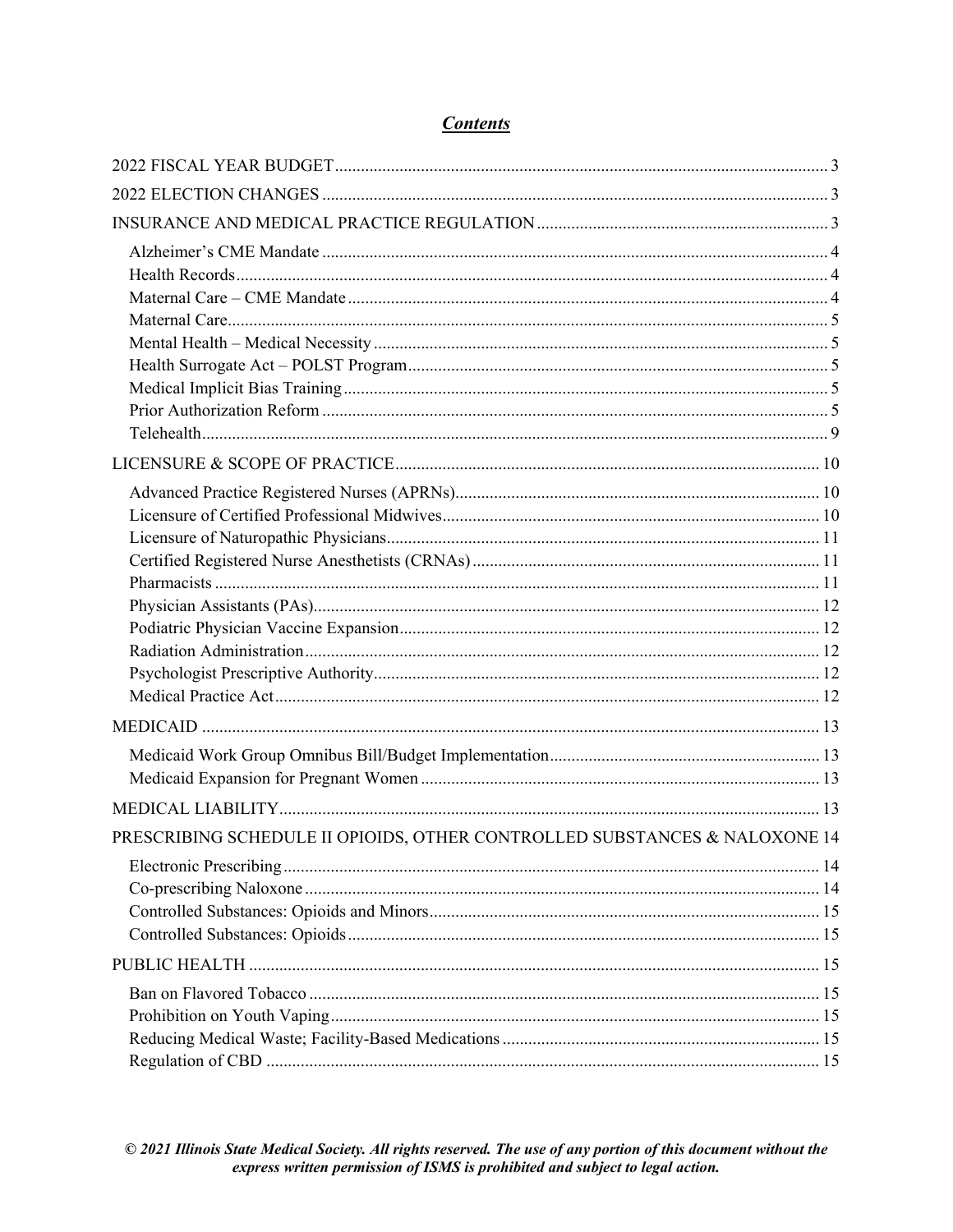# *2022 FISCAL YEAR BUDGET*

With higher-than-expected post-COVID incoming revenues, federal COVID relief, and stimulus checks direct to residents, Illinois' finances look much better than expected going into Fiscal Year 2022. The \$42 billion budget pays off the remaining \$2 billion loan from the Federal Reserve during the pandemic and spends another \$1 billion on capital projects. Democrats presented what they consider a balanced budget **that does not include tax increases or fund sweeps**, yet pays down the unpaid bill backlog and funds the \$350 million in the school funding formula.

Total categories for this budget are:

- K-12 Education \$9.2 billion
- Higher Education \$1.9 billion
- Public safety- \$1.9 billion
- Human Services \$7.4 billion
- Government General Services \$1.4 billion
- Medicaid \$7.5 billion
- Debt services \$1.781 billion

Roughly \$1.5 billion of the federal American Rescue Plan Act of 2021 (ARPA) funds from the federal government are allocated this year for programs including violence prevention, youth programming, mental health and substance abuse programs, economic recovery and small and impacted business support, public health services response support, building stronger community programs like affordable housing, and education programs. Remaining funds will be allocated over the next three years.

# <span id="page-3-0"></span>*2022 ELECTION CHANGES*

Senate Bill 825 (Sen. Harmon/Rep. Welch) amends the Illinois Election Code to make the following changes for the 2022 Elections:

- the date of the 2022 Primary Election is moved from March 15 to **June 28, 2022**;
- voters will be able to request a 2022 mail-in ballot between March 30 and June 23;
- the date for candidates to begin circulating candidate petitions is changed to January 13, 2022;
- sheriffs in counties with fewer than 3 million people are allowed to open temporary polling places for detainees in county jails;
- Election Day is made a state holiday for schools and universities; and
- on-site voter registration is allowed at high schools.

Senate Bill 825 also requires the Illinois State Board of Elections to establish a system by which mail-in ballots can be sent electronically, and allow those with disabilities to mark their ballots with assistive technology. This bill was signed into law as Public Act 102-0015

# <span id="page-3-2"></span><span id="page-3-1"></span>*INSURANCE AND MEDICAL PRACTICE REGULATION*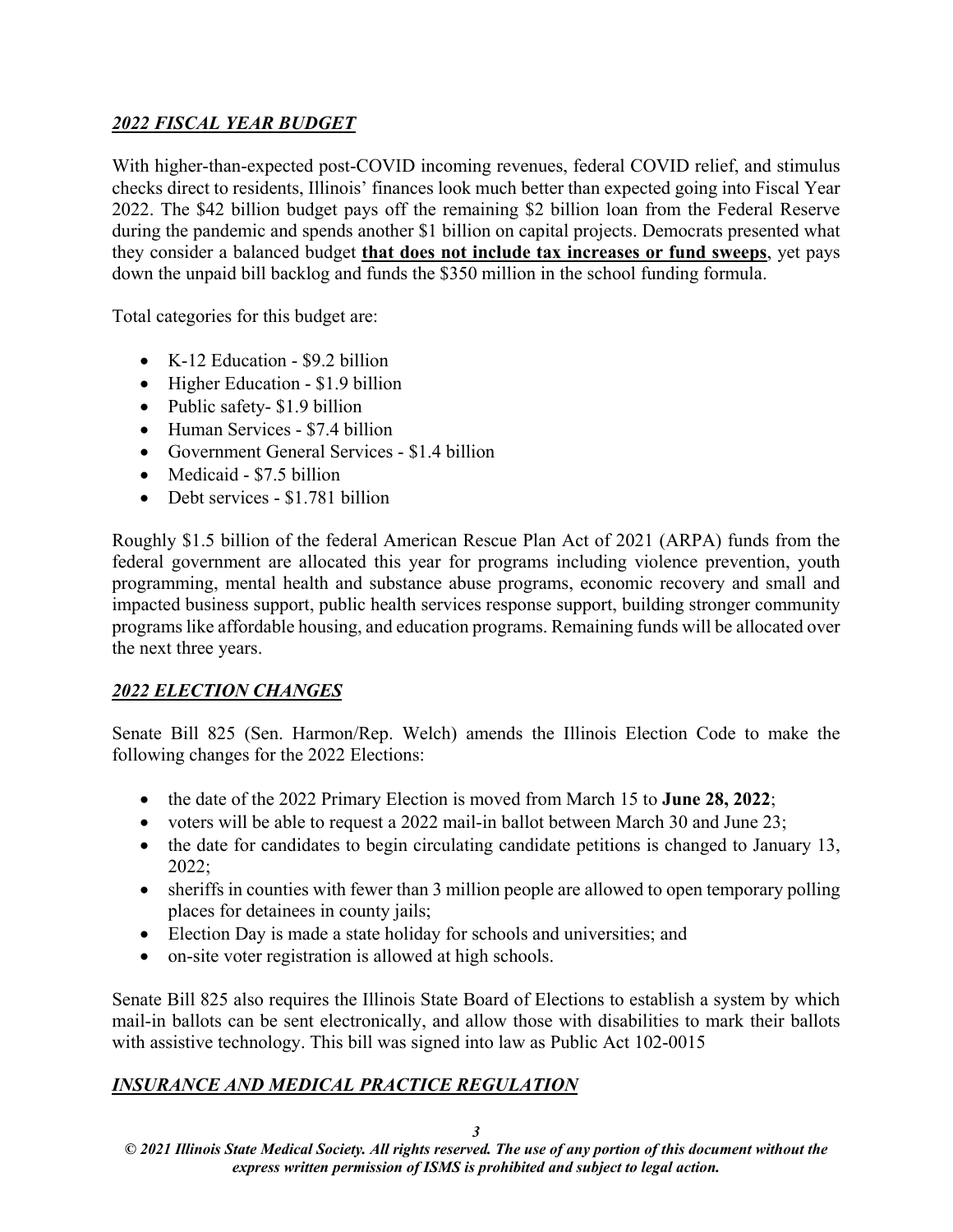*Alzheimer's CME Mandate* – Legislation was introduced in 2020 that would have required physicians, regardless of specialty, to take an initial six hours of continuing medical education (CME) on dementia-related conditions, including Alzheimer's, and then two hours every licensure cycle thereafter. ISMS aggressively opposed this legislation. This year, Senate Bill 677 (Rep. Willis/Sen. Villivalam) was introduced to mandate that all physicians take an initial three hours of continuing medical education (CME) on dementia-related conditions, including Alzheimer's. ISMS opposed this bill as well. Because this is an initiative by the Lt. Governor, ISMS was asked to negotiate a compromise. ISMS successively reduced the number of hours to one hour of training on the diagnosis, treatment, and care of individuals with Alzheimer's disease and other dementias per licensure cycle, and have it apply to all relevant healthcare professionals who treat adult patients. This has passed both chambers and awaits further action by the Governor.

<span id="page-4-0"></span>*Health Records* – House Bill 714 (Rep. Gong-Gershowitz/Sen. Fine) as originally introduced would have allowed agents or representatives of patients seeking certain benefits to obtain free copies of medical records. ISMS opposed the bill as introduced, and along with the Illinois Health and Hospital Association, amended the language to provide that a health care facility or health care professional shall provide one complete copy of a patient's record at no cost to the patient's representative. The amended bill also:

- Requires that an authorized representative of the patient must provide documentation of their authority to act for the patient.
- Provides that records may be released to a requester authorized by statute if the patient is deceased.
- Provides that the records may be provided for the purposes of supporting a claim for Aid to the Aged, Blind, or Disabled benefits.
- Provides that, upon request, and if the records are for at least one of the approved purposes, the requester may obtain updated medical records not included in the original medical record free of charge if the request is accompanied by a valid authorization for the release of records signed by the patient, the patient's legally authorized representative who has provided documentation of authority to act for the patient, or such other requester as is authorized by statute if the patient is deceased.

<span id="page-4-1"></span>ISMS was neutral on the language as amended. This bill was signed into law as Public Act 102- 0183.

*Maternal Care – CME Mandate* – House Bill 2376 (Rep. Mah) would mandate that all physicians take a course on maternal mental health as part of their required CME. ISMS opposed this bill. The sponsor did not call the bill for a vote.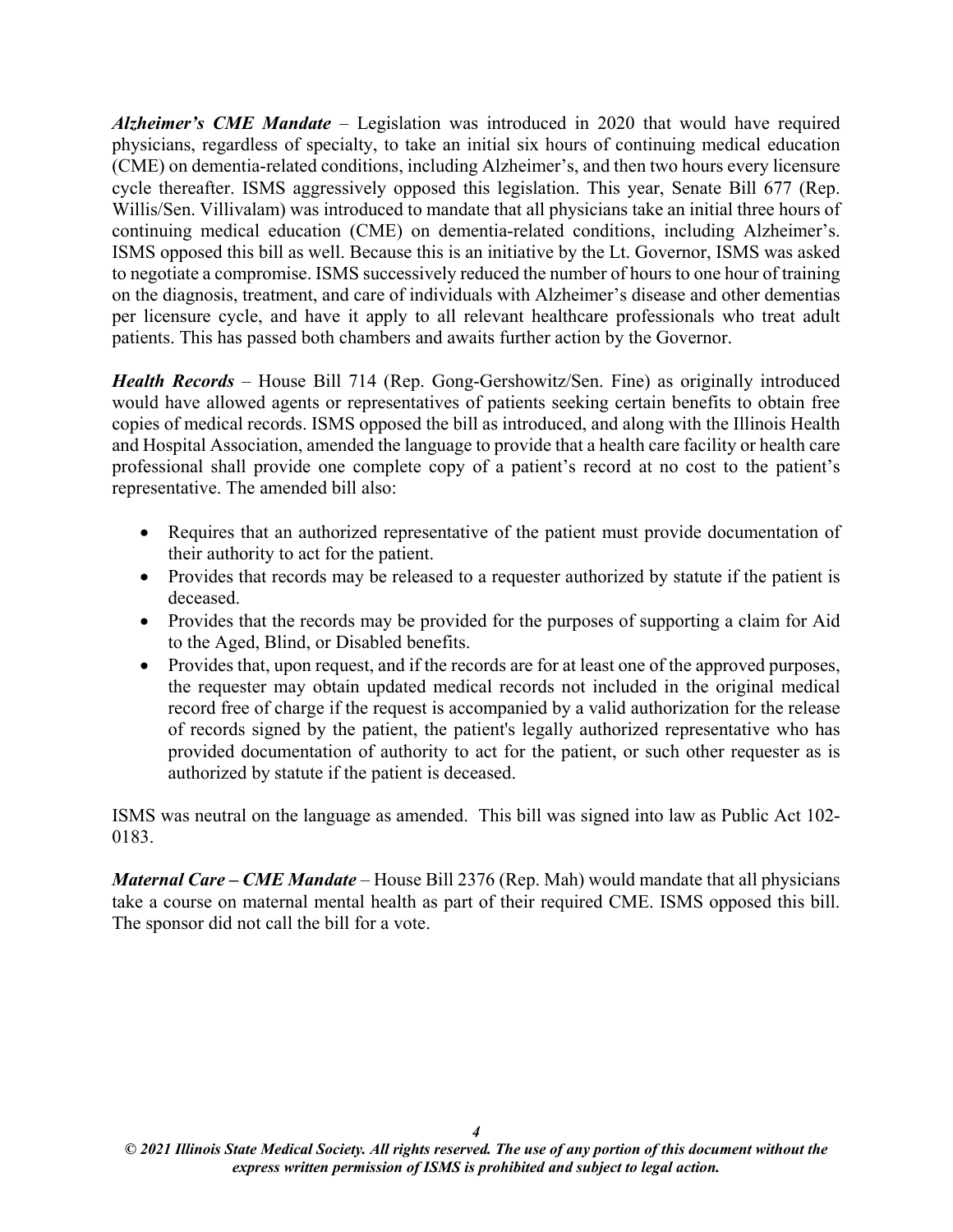<span id="page-5-0"></span>*Maternal Care* – Senate Bill 967 (Sen. Castro/Rep. Greenwood) provides support for pregnant and new mothers for pregnancy-related conditions, including mental health and substance use disorders, by requiring private insurance plans to cover postpartum complications up to one year after delivery among other requirements. According to an IDPH report, these kinds of disorders are the leading cause of death in new mothers. Additionally, it requires Medicaid to cover multiple postpartum visits. ISMS supported this bill, which passed both chambers and will be sent to the Governor for further action.

<span id="page-5-1"></span>*Mental Health – Medical Necessity* – House Bill 2595 (Rep. Conroy/Sen. Fine) is an initiative of The Kennedy Forum and was introduced to fix current inequities in how health plans cover mental health care. Many insurers use flawed and discriminatory guidelines to avoid paying for the mental health care and treatment services granted under existing federal law. Specifically, HB 2595, which ISMS supports, protects patients by:

- establishing clear definitions and standards for when services and treatment qualify as medically necessary;
- requiring insurers to rely on transparent criteria published by non-profit clinical societies for mental disorder medical necessity determinations;
- requiring insurers to cover all medically necessary mental health and substance use disorder care and explicitly prohibiting limiting benefits to short-term, acute treatment or refusing to cover whole levels of care; and
- encouraging compliance with Illinois' mental health parity law by making sure illegal practices are appropriately penalized.

<span id="page-5-2"></span>HB 2595 passed both chambers and will be sent to the Governor for further action.

*Health Surrogate Act – POLST Program –* Senate Bill 109 (Sen. Feigenholtz/Rep. Gabel) will update the POLST standards by removing the witness signature requirement. The patient and the patient's treating health care professional still will be required to sign the form. Illinois is one of two states that have this requirement, and by removing the witness signature, Illinois' POLST form will align with national standards. ISMS supported this bill, and it was signed into law as Public Act 102-0140.

<span id="page-5-3"></span>*Medical Implicit Bias Training* – Public Act 102-0004 (Rep. Lily/Sen. Hunter) is the Legislative Black Caucus' health care pillar. Part of the new law requires all healthcare professionals to complete one hour of training on implicit bias awareness per licensure cycle. This is in response to health care disparities noted in a report on maternal health, as well as disparities uncovered during the COVID-19 pandemic.

<span id="page-5-4"></span>*Prior Authorization Reform* – House Bill 711 (Rep. Harris/Sen. Holmes), an ISMS initiative, creates the Prior Authorization Reform Act. This comprehensive legislation, which applies to most state-regulated health plans, including private commercial plans and Medicaid managed care companies, institutes a number of protections for both health care professionals and patients to reduce interference by onerous prior authorization requirements in prescribing and accessing health care treatment.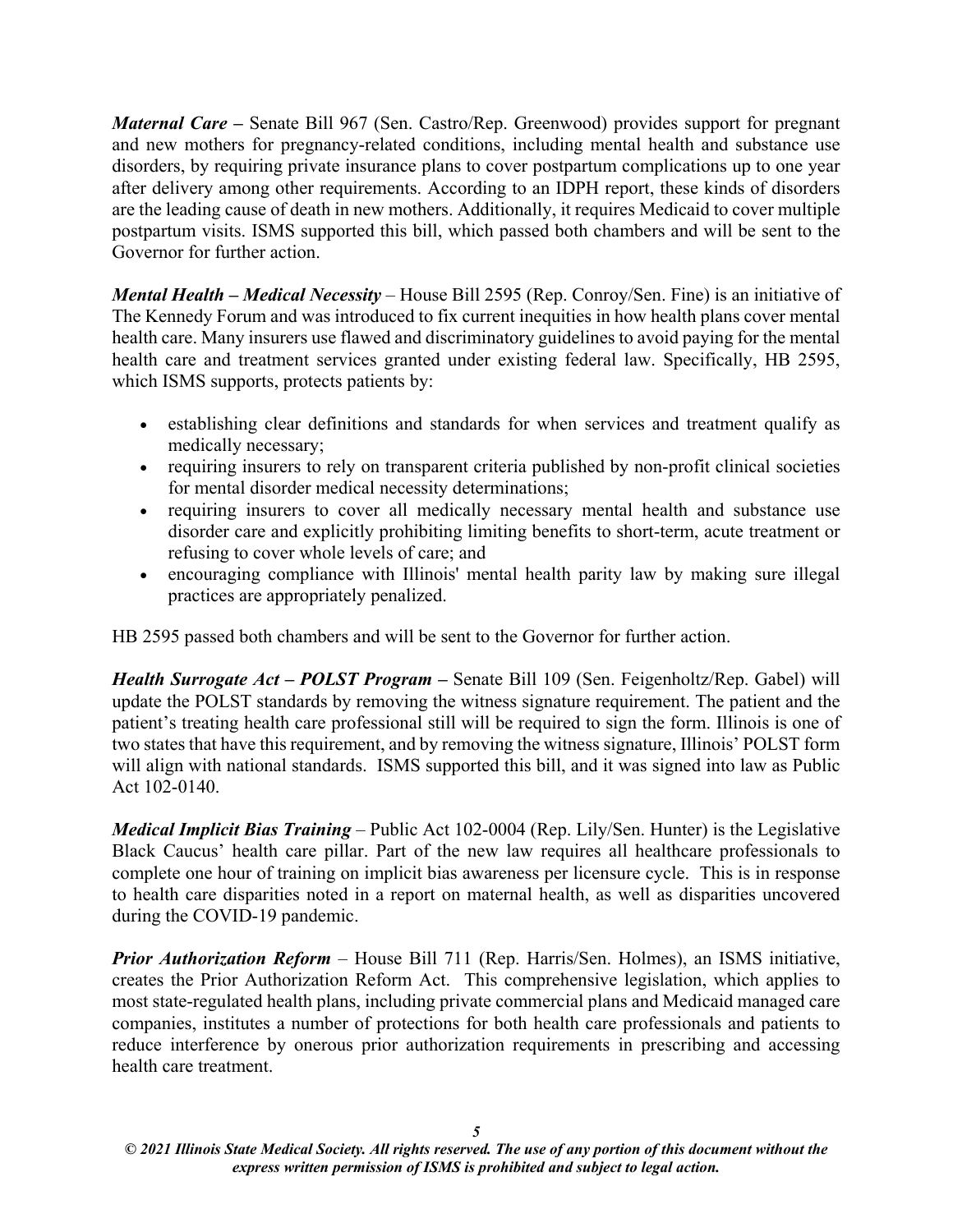HB 711 creates the following protections:

#### **Transparency:**

- Health insurance issuers are required to make any current prior authorization requirements and restrictions, including written clinical review criteria, readily accessible and conspicuously posted on its website. The clinical review criteria:
	- o must be based on nationally recognized standards, except where State law has its own standards;
	- o must be developed in accordance with current standards of national medical accreditation entities;
	- o must ensure quality of care and access to needed health care services;
	- o must be evidence based;
	- o must be sufficiently flexible to allow deviations from norm on a case by case basis;
	- o must be developed with input from actively practicing physicians; and
	- o must be evaluated and updated annually.
- Utilization review organizations must update their websites with new or amended requirements prior to implementation, and provide written notice to contracted health care professionals and contracted health care providers at least 60 days prior to implementing the change.
- Entities using prior authorization must make statistics related to prior authorization approvals and denials available on their web site, including:
	- o the number of prior authorization requests received and denied during the previous plan year;
	- o the top five reasons for denial;
	- o the number of requests that were appealed, and the number of appealed requests that were upheld or overturned; and
	- o the average time between submission and response.

#### **Timelines for urgent and non-urgent care:**

- Utilization review organizations are required to respond to prior authorization requests for non-urgent services within five calendar days of receiving all the necessary information, notwithstanding any other provision of law.
- Utilization review organizations are required to respond to prior authorization requests for urgent services within 48 hours of receiving all the necessary information, notwithstanding any other provision of law. Utilization review organizations must also establish a mechanism to ensure health care professionals have access to someone able to make prior authorization decisions related to urgent care services.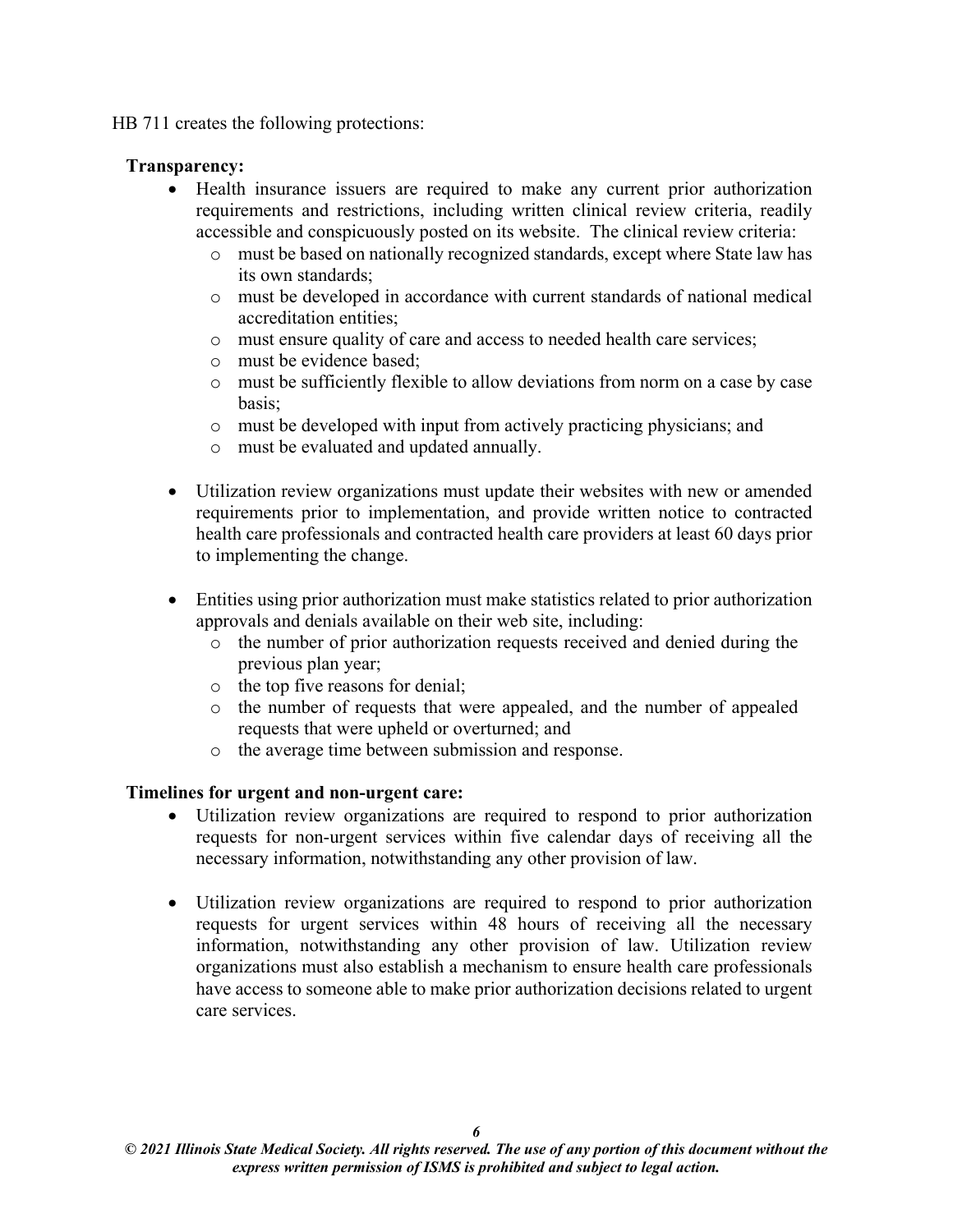#### **Personnel qualified to make adverse determinations:**

- All adverse determinations must be made by a physician when the request is by a physician or on behalf of a physician. The physician must:
	- o possesses a current and valid non-restricted license; and
	- o have experience treating and managing patients with the medical condition or disease for which the health care service is being requested.

#### **Requirements for adverse determination:**

- A health insurance issuer or its contracted utilization review organization must provide specific information to the enrollee, the enrollee's health care professional, and the enrollee's health care provider when an adverse determination is made, including:
	- o the reasons for the adverse determination and related evidence-based criteria, including a description of any missing or insufficient documentation;
	- o the right to appeal the adverse determination;
	- o instructions on how to file the appeal; and
	- o additional documentation necessary to support the appeal.

#### **Personnel qualified to review appeals:**

- All appeals submitted by or on behalf of a physician must be reviewed by a physician who:
	- o possesses a current and valid non-restricted license;
	- o practices in the same or similar specialty as one who typically manages the medical condition or disease;
	- o is knowledgeable of, and has experience providing, the health care services under appeal;
	- o was not directly involved in making the adverse determination; and
	- o considers all known clinical aspects of the health care service under review.

#### **Review of prior authorization requirements:**

- Health insurance issuers must periodically review their prior authorization requirements and consider removal of prior authorization requirements in the following circumstances:
	- o where a medication or procedure prescribed for a patient is customary and properly indicated or is a treatment for the clinical indication as supported by peer-reviewed medical publications; or
	- o for a patient currently managed with an established treatment regimen.

#### **Denial:**

• Utilization review organizations are prohibited from denying supplies or health care services that are routinely used as part of the service for which a prior authorization has been obtained.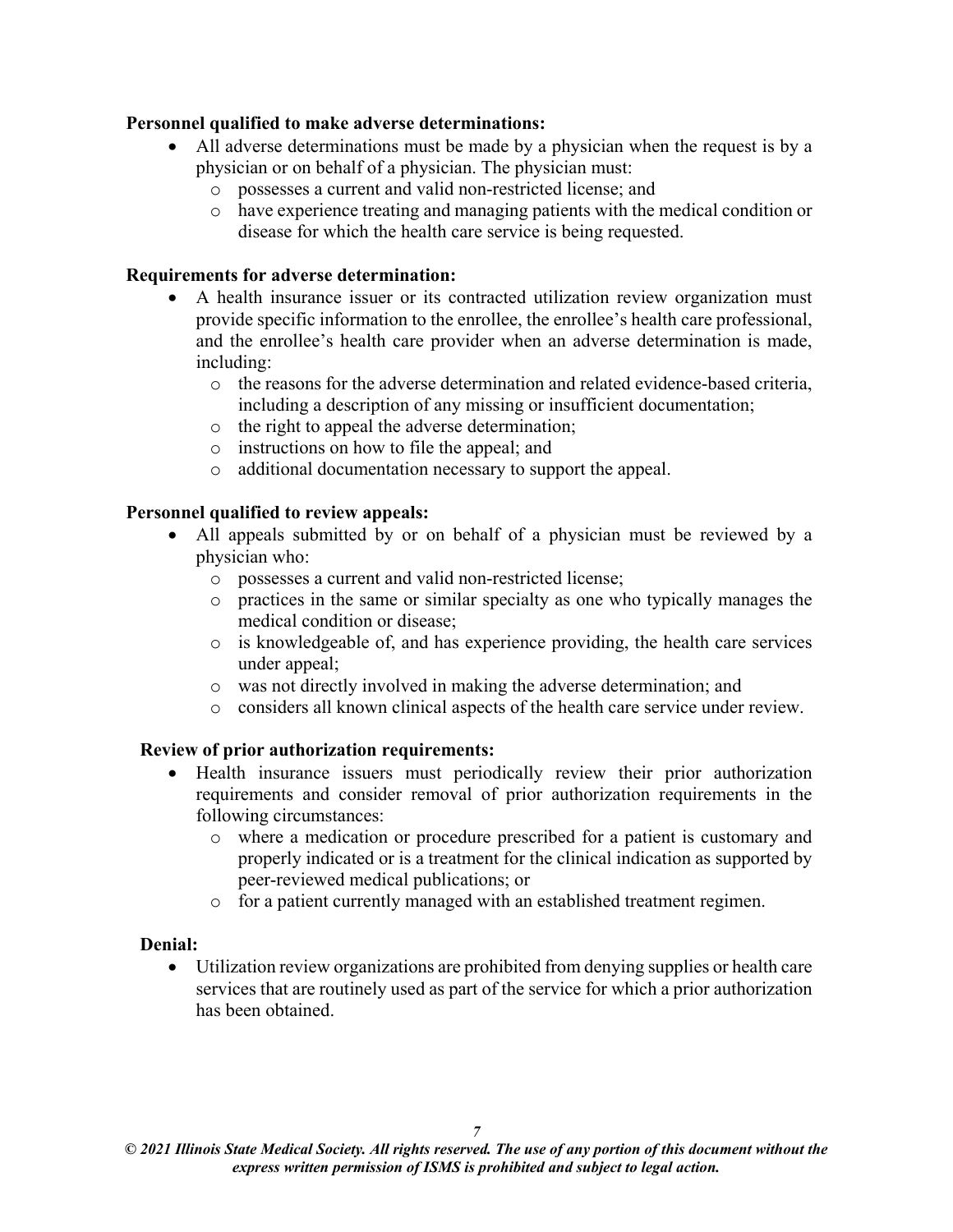- Health insurance issuers and utilization review programs are prohibited from revoking or further limiting, conditioning or restricting a prior authorization while it remains valid.
- Health insurance issuers must make payment according to the terms of coverage on properly coded and submitted claims for services for which prior authorization approval was received, with certain exceptions applying such as misrepresentation or fraud committed by the treating health care professional.
- Nothing shall preclude a utilization review organization or a health insurance issuer from performing post-service reviews of health care claims for purposes of payment integrity or for the prevention of fraud, waste, or abuse.
- Utilization review organizations are prohibited from denying a claim for failure to obtain prior authorization if the prior authorization requirement was not in effect on the date of service.

#### **Length of prior authorization for acute conditions:**

• Prior authorization approvals shall be valid for six months or the length of treatment as determined by the patient's health care professional or the renewal of the plan, including any potential dosage reductions for prescription drugs. This does not apply to benzodiazepines or Schedule II narcotics. Health insurance plans are not required to cover any care, treatment or services that the terms of coverage would otherwise exclude from the policy's covered benefits.

#### **Length of prior authorization for treatment for chronic or long-term conditions:**

• Prior authorization approvals for chronic or long-term conditions shall be valid for the lesser of 12 months or length of treatment as determined by the patient's health care professional. This section does not apply to benzodiazepines or Schedule II narcotics. Health insurance plans are not required to cover any care, treatment or services that the terms of coverage would otherwise exclude from the policy's covered benefits.

#### **Continuity of care for enrollees**

• Utilization review programs are required to honor prior authorization approvals for at least the initial 90 days of an enrollee's coverage with a new health insurer. Except to the extent required by medical exceptions processes for prescription drugs, health insurance plans are not required to cover any care, treatment or services that the terms of coverage would otherwise exclude from the policy's covered benefits, subject to the terms of the member's coverage agreement.

HB 711 passed both chambers unanimously and will be sent to the Governor for final action.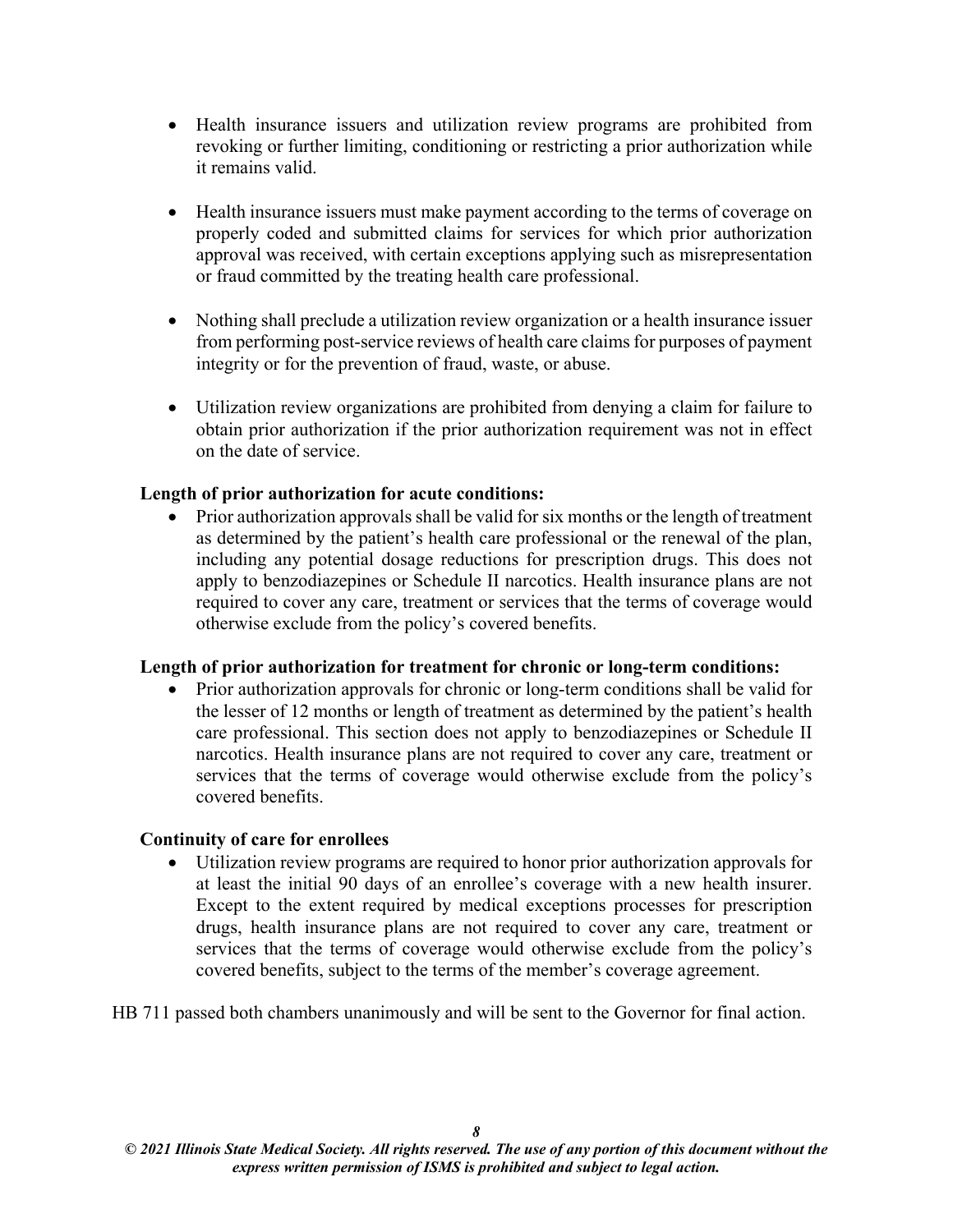<span id="page-9-0"></span>*Telehealth –* Prior to the COVID-19 pandemic, ISMS had been advocating for coverage and payment parity for telehealth services provided to our patients. ISMS adopted strong guidelines in 2017 that laid a firm foundation for our advocacy efforts, detailing our priorities for providing access to quality affordable healthcare without the lowering of needed patient safety standards lead by physicians. Highlights of ISMS' policy include: the appropriate use of telemedicine to serve as an alternative to in-patient care, particularly in cases where access to care is limited; state licensing standards MUST be maintained; professional standards guiding the practices of telemedicine must be the same for in-person care delivery; and strong regulation of third-party entities providing telemedicine services.

Governor Pritzker has issued executive orders since the start of the COVID-19 public health emergency in 2020 to mandate that telehealth coverage and payment parity be instituted by all commercial and public insurers throughout Illinois. As the COVID threat began to wane with the introduction of the vaccines, a coalition of health care advocacy groups formed to begin the process of codifying these important patient telehealth protections into law and to push back against proposals introduced by the insurance lobby. To ensure that safe and reliable telehealth care that improves patient outcomes by reducing access barriers continues to be provided after the COVID-19 pandemic, the health care coalition urged the General Assembly to pass legislation on both coverage parity and payment parity with in-person services. We believe telehealth must be reimbursed at the same rate as in-person care. The goal of this coalition is to make sure that the progress made in making telehealth accessible for every Illinois resident is not reversed.

Negotiations began in earnest after the new General Assembly was sworn in, as the insurance companies were laser focused on repealing or reversing the gains in patient care established over the last year. In the end, the health care coalition prevailed and established substantial protections in HB 3308 (Jones/Harris). This bill:

- Provides for permanent telehealth payment parity for behavioral health and substance use disorder services, and payment parity for physical health services subject to a sunset to review utilization rates.
- Prohibits geographic or facility restrictions on telehealth services, allowing patients to be treated via telehealth in their home.
- Protects patient preference by establishing that a patient cannot be required to use telehealth services.
- Ensures that patients will not be required to use a separate panel of providers or professionals to receive telehealth services.
- Aligns telehealth practice with privacy laws for in-person practice, while giving healthcare professionals the latitude to determine the appropriateness of specific sites and technology platforms for telehealth services.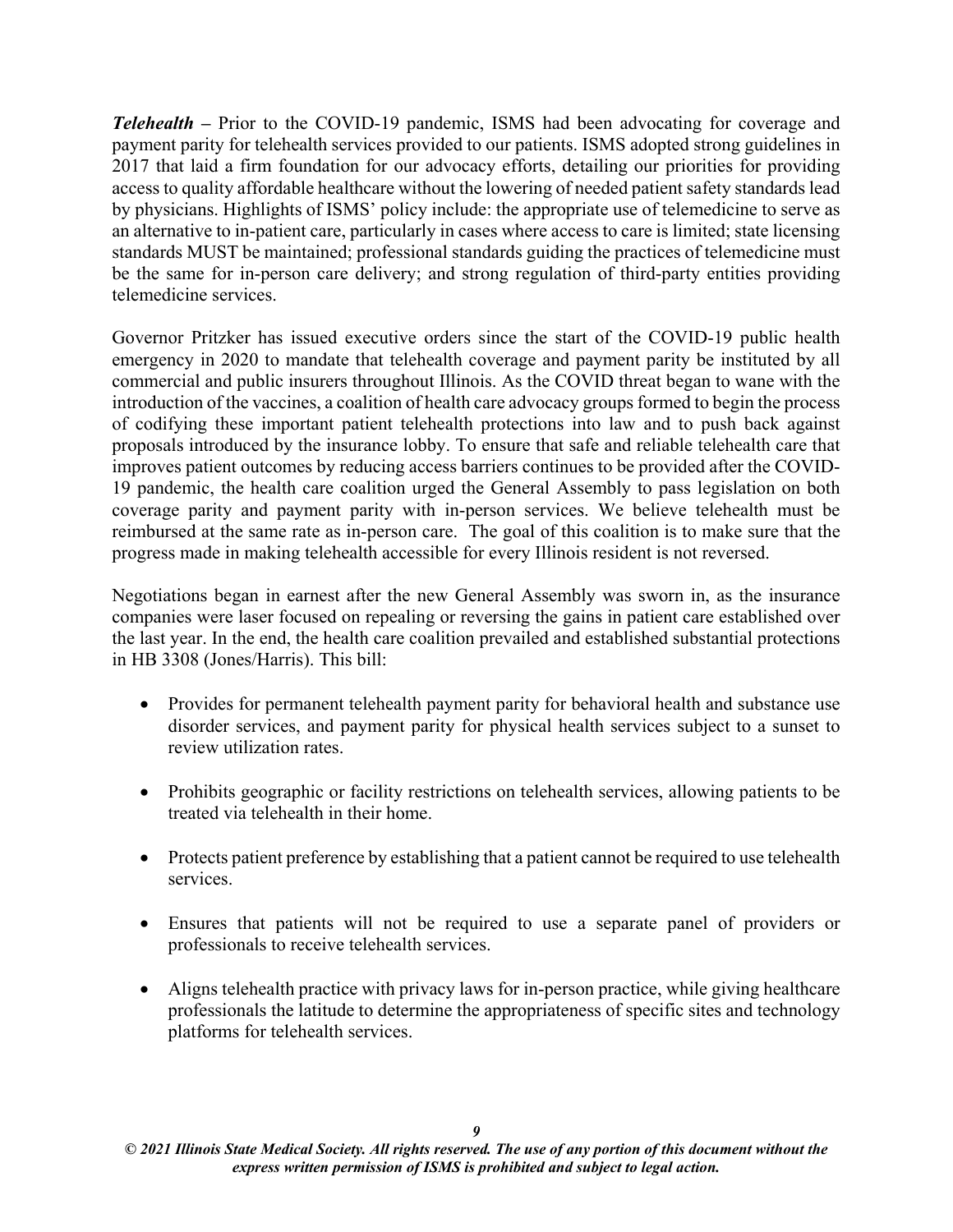- Aligns telehealth coverage and payment with in-person care, making appropriate patient access to care the priority and removing harmful barriers that shift costs to the patient and healthcare professional.
- Instructs the Departments of Insurance and Public Health to commission a study on telehealth utilization; impact on access, outcomes and health equity; and costs to be presented in 2026 prior to the sunset in 2027.
- Provides that coverage for telehealth services is mandatory for clinically appropriate and medically necessary telehealth services. Medicaid plans are not included in HB 3308; coverage and reimbursement provisions for Medicaid are already in permanent regulatory rules at the discretion of the state Department of Healthcare and Family Services (HFS), not dependent upon the timing of the Executive Orders. HFS plans to review its rules this summer.

ISMS supported House Bill 3308 as amended. The bill has been signed into law as Public Act 102- 0104.

# <span id="page-10-1"></span><span id="page-10-0"></span>*LICENSURE & SCOPE OF PRACTICE*

*Advanced Practice Registered Nurses (APRNs)* – Senate Bill 105 (Sen. Feigenholtz/Rep. Moeller) as introduced would have allowed APRNs themselves to attest to the additional education required of them to obtain full practice authority, removing the requirement that the collaborating physician sign the attestation form. The bill would have also removed the requirement that full practice authority APRNs maintain a consultation agreement with a physician in order to prescribe Schedule II controlled substances. ISMS opposed this bill as introduced. The bill was later amended to remove the changes opposed by ISMS, and instead enabled the APRN's employer to attest to the APRNs additional education and training, in addition to retaining the collaborating physician's ability to do so. This legislation has been signed into law as Public Act 102-0075

<span id="page-10-2"></span>*Licensure of Certified Professional Midwives* – House Bill 3401 (Rep. Gabel/Sen. Castro) is the culmination of stakeholder meetings to address concerns and find consensus on divisive issues with previous iterations of midwifery licensure bills. ISMS was successful in securing strict licensure requirements, clear informed consent provisions providing for risks of home birth as well as who is responsible for liability, limited scope of practice, consultation and transfer protocols when complications arise before and during pregnancy, and liability protections for physicians and hospitals. The plaintiffs' bar opposed those liability protections. For that reason, the bill was not called in the Senate, despite its almost unanimous passage in the House. We expect discussions on this issue to continue over the summer.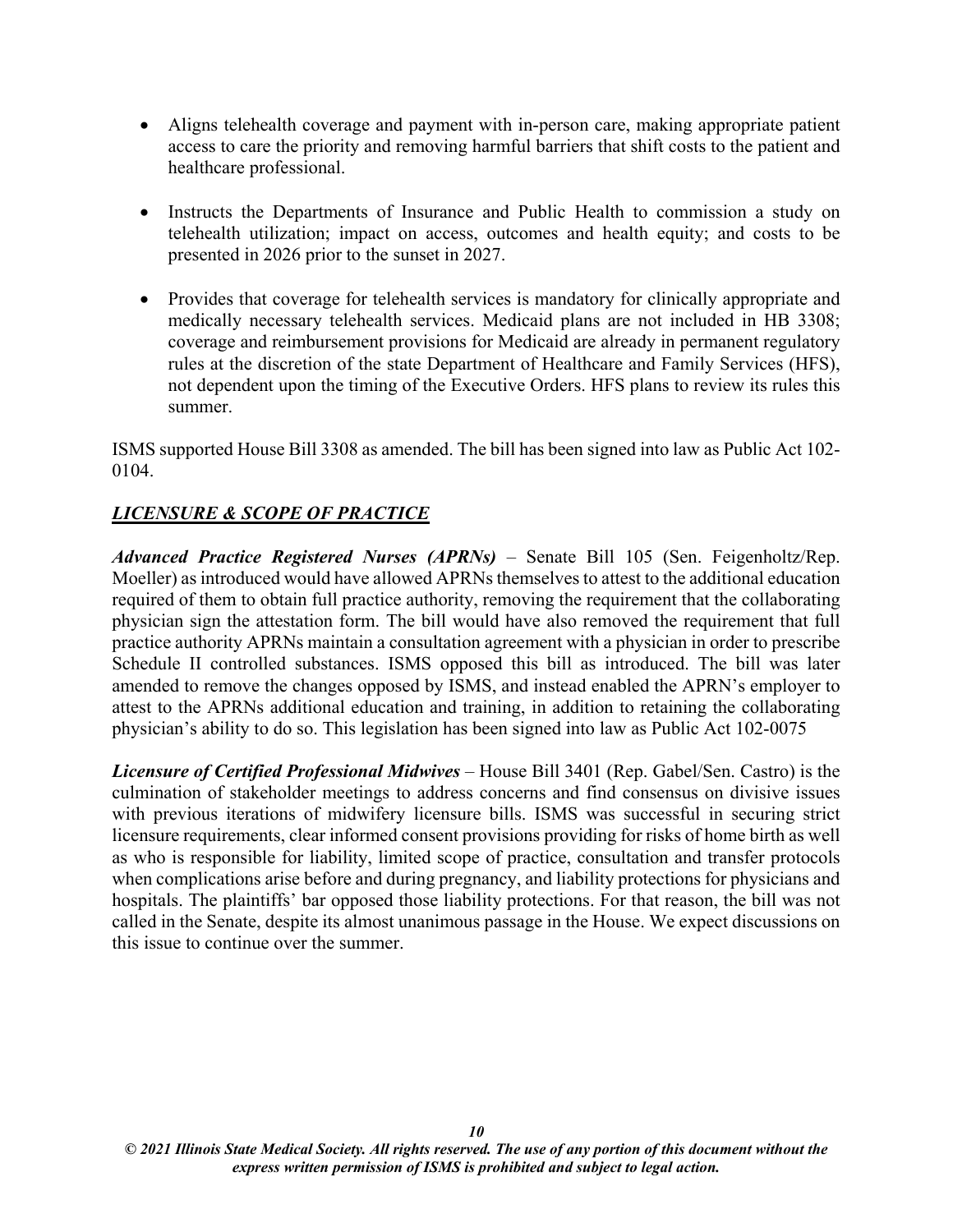<span id="page-11-0"></span>*Licensure of Naturopathic Physicians* – House Bill 1801/Senate Bill 1951 (Rep. Costa Howard/Sen. Jones) provides licensure for naturopathic physicians. The education and training of naturopaths does not sufficiently prepare naturopaths to provide medical care, which will have adverse effects on patient safety in Illinois. Under these bills, naturopaths would be allowed to provide a full range of medical services to patients. ISMS is opposed to these bills and they remain in their respective Rules/Assignments Committees.

<span id="page-11-1"></span>*Certified Registered Nurse Anesthetists (CRNAs)* – House Bill 1820/Senate Bill 2566 (Rep. Moeller/Sen. Bush) removes the requirement that CRNAs work under a written anesthesia plan and instead only provides for limited consultation with physicians, thus allowing the nurse anesthetist to practice independently. ISMS opposed these bills, both of which remain in their respective Rules/Assignments Committees.

<span id="page-11-2"></span>*Pharmacists –* During the very last hours of the session, the Illinois Retail Merchants Association (IRMA), an entity that represents Walgreens, CVS, Target, and other big box stores that provide pharmaceutical services, secured language in a draft budget implementation bill, Amendment 2 to HB 2499, that would have expanded the scope of practice of pharmacists. This language would:

- Change the minimum age of patients that can be vaccinated by pharmacists from fourteen to seven.
- Expand the list of vaccines eligible for pharmacist administration to include ALL of those listed on the CDC recommended immunization schedule, the CDC's Health Information for International Travel book, and the FDA list of Vaccines Licensed and Authorized for Use in the US.
- Allow the initiation, ordering and administering of a COVID-19 test by a pharmacist.
- Allow pharmacists to collect specimens, evaluate results, notify patients, and refer patients to other health care providers for follow up care. Pharmacists may also delegate their authority to administer tests to trained pharmacy technicians and pharmacy interns.
- Allows pharmacists to initiate drugs, drug categories or devices that are initiated pursuant to a valid prescription or a standing order for seven specific conditions: influenza; Streptococcus; lice; skin conditions, such as ringworm and athlete's foot; human immunodeficiency virus pre-exposure prophylaxis; human immunodeficiency virus postexposure prophylaxis; and minor, uncomplicated infections. Tests ordered and administered in accordance with this provision in the state's Medicaid program would be reimbursed at no less than 85% of the rates covered and reimbursed when ordered/administered by physicians.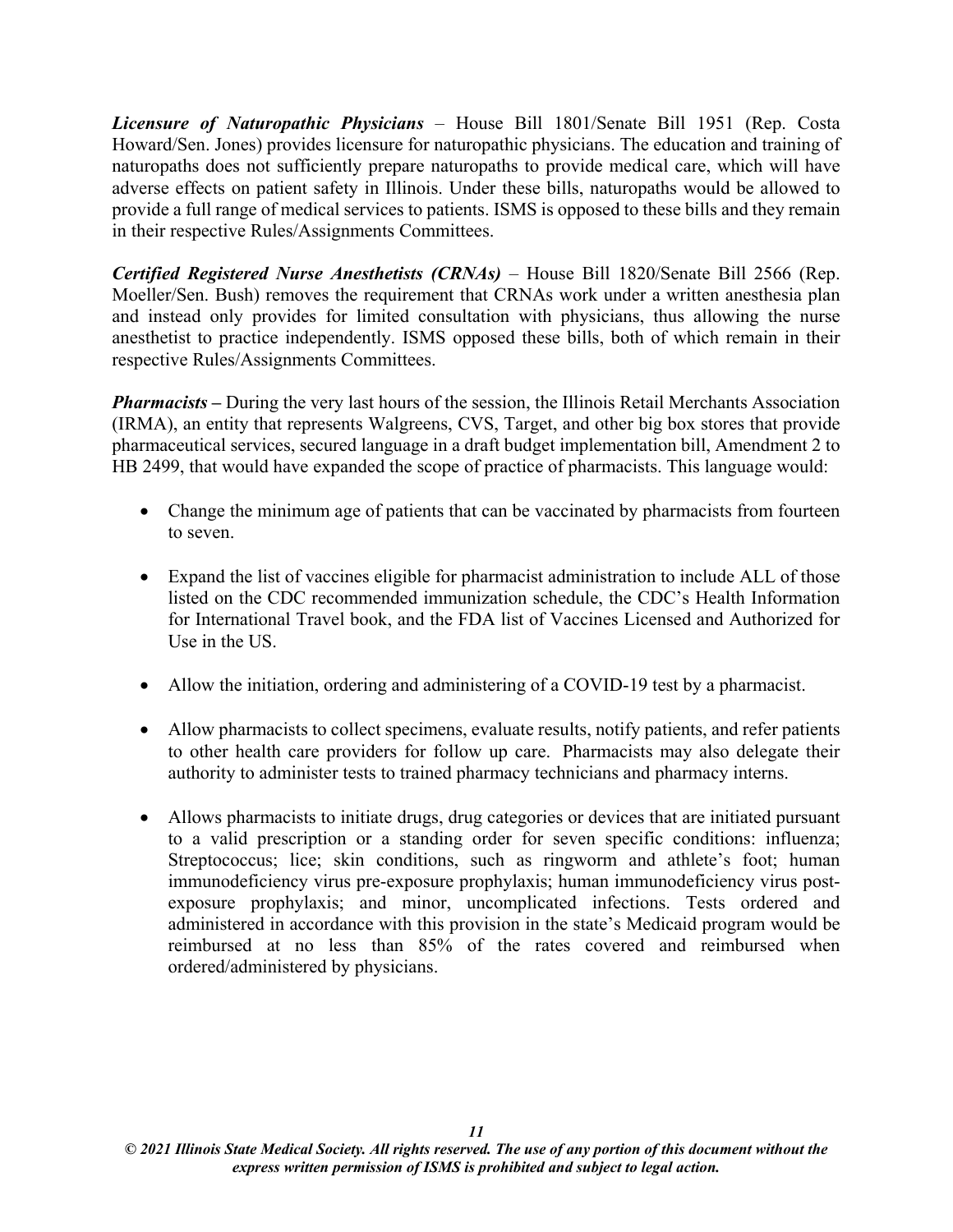Despite the late hour and the need to pass a budget implementation bill, ISMS aggressively lobbied against the inclusion of the pharmacy language. With the exception of allowing pharmacists to administer vaccines (under either a standing order or prescriptions) to individuals seven years old and older, the language allowing for testing and initiating drug therapies was removed. The budget implementation bill, as amended, passed both chambers in the very early morning hours of June 1. We expect IRMA to introduce legislation either during the fall veto session or next year to finish what it started. ISMS and other groups stand ready to oppose.

<span id="page-12-0"></span>*Physician Assistants (PAs)* – House Bill 1826/Senate Bill 145 (Rep. Willis/Sen. Murphy) would enact considerable changes from the current regulations and practices of PAs by allowing for significant independent practice. Under these bills, the scope of practice of physician assistants is amended to include the practice of medicine, and PAs are allowed to call themselves "physician associates" who practice medicine under an oral collaborative agreement with a physician (which currently must be written). ISMS opposed these bills, both of which remain in their respective Rules/Assignments Committees.

<span id="page-12-1"></span>*Podiatric Physician Vaccine Expansion* **–** House Bill 3080/Senate Bill 2317 (Rep. Flowers/Sen. Feigenholtz) would allow podiatric physicians to administer the COVID, flu and tetanus vaccines. ISMS opposed this expansion of scope and the bills remain in their respective Rules/Assignments Committees.

<span id="page-12-2"></span>*Radiation Administration* **–** Senate Bill 1949 (Sen. Feigenholtz) would allow APRNs to administer radiation. Currently, this service can only be provided by a physician, and this change could be very dangerous to the patient. ISMS opposed this bill and the legislation remains in the Senate Assignments Committee.

<span id="page-12-3"></span>*Psychologist Prescriptive Authority* **–** Senate Bill 2272 (Sen. Syverson) would remove current restrictions on psychologists regarding to whom and what they can prescribe. Currently, psychologists are only allowed to prescribe anti-depressants to healthy adults. They cannot prescribe to minors, pregnant women, individuals with underlying health conditions or seniors. ISMS opposes this scope expansion and the bill remains in the Senate Assignments Committee.

<span id="page-12-4"></span>*Medical Practice Act* – Public Act 102-0020 (Rep. Mah/Sen. Jones) provides for a five-year extension of the Illinois Medical Practice Act. ISMS supported this bill, which passed both chambers and has been sent to the Governor for further action.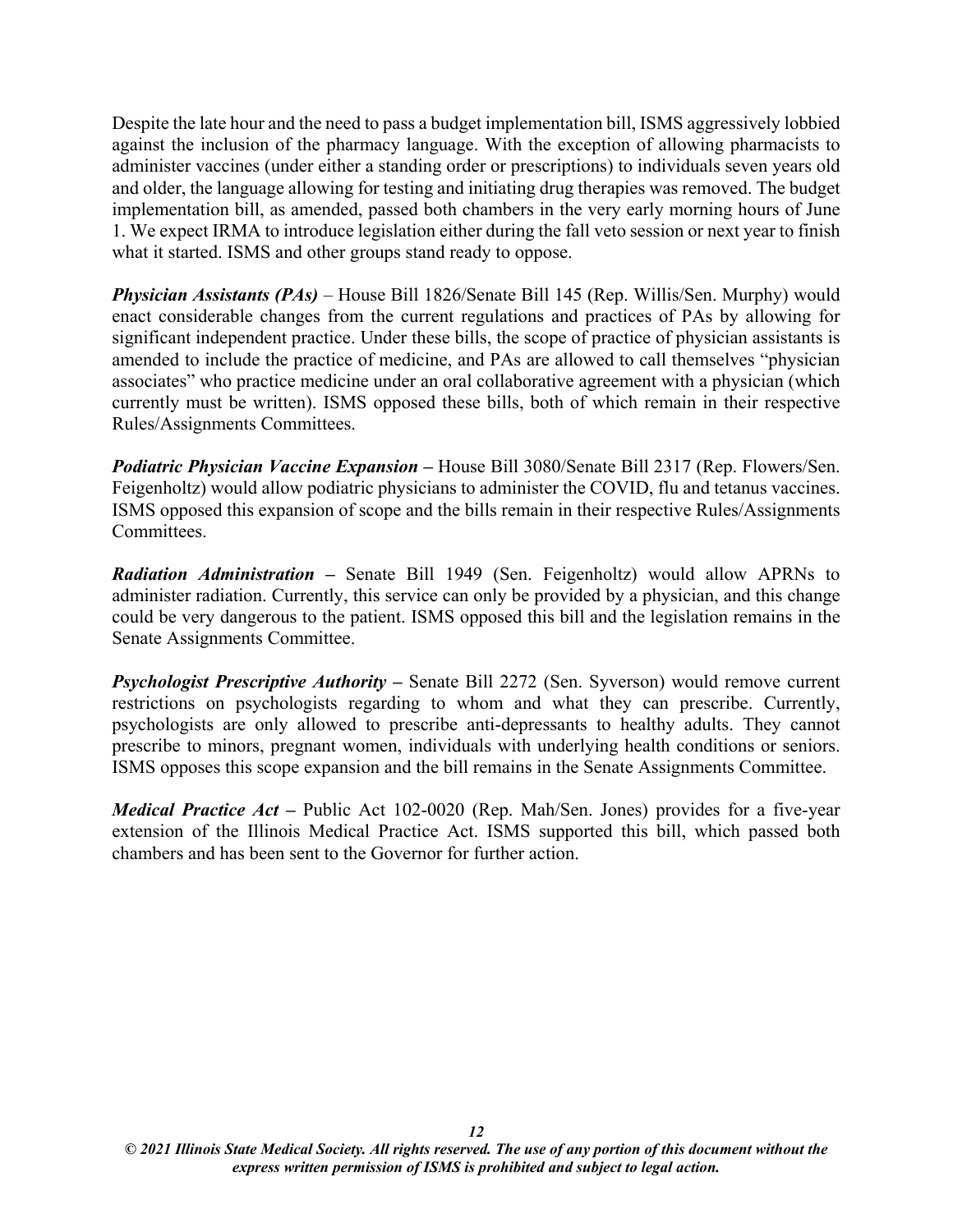#### <span id="page-13-0"></span>*MEDICAID*

<span id="page-13-1"></span>*Medicaid Work Group Omnibus Bill/Budget Implementation* **–** The legislative Medicaid Working Group is a bi-partisan/bi-cameral working group that was established to provide a thorough review of Medicaid legislation, rules, and policy. This year the Medicaid Working Group developed an omnibus bill (SB 2294 Gillespie/Harris) to include provisions from several bills: bringing CHIP into Medicaid, adding smoking cessation medication to Medicaid coverage, increasing rates for long-term care, increasing supportive living facility (SLF) rates by 10% for one year, increasing dental rates by \$10 million, and extending Medicaid eligibility for those eligible during COVID. This bill has been signed into law as Public Act 102-0043.

<span id="page-13-2"></span>*Medicaid Expansion for Pregnant Women –* ISMS supported Governor Pritzker and Department of Healthcare and Family Services Director Theresa Eagleson's efforts to seek a federal waiver to provide additional coverage for pregnant women and for additional post-partum care. This waiver was granted and the State of Illinois became the first state to extend full Medicaid benefits for eligible women from 60 days to 12 months after giving birth. The federal CMS approved Illinois' Section 1115 waiver allowing for the extension, which is aimed at improving health outcomes for new mothers and reducing the rate of maternal morbidity and mortality. Women with incomes up to 208% of the federal poverty level will have continuous Medicaid eligibility through 12 months postpartum, versus the standard 60 days.

### <span id="page-13-3"></span>*MEDICAL LIABILITY*

During the very late hours of the end of lame duck session of the  $101<sup>st</sup>$  General Assembly, the Illinois Trial Lawyers Association introduced an amendment to HB 3360 that would add prejudgment interest of 9% per year to all liability and wrongful death cases. The interest would be accruing from the date the defendant has notice of the injury (from the incident itself or a written notice).

The Governor vetoed that bill. Unfortunately, the trial lawyers reintroduced the language with only small changes, which included bringing the interest rate down from 9% to 6% and having the interest penalty start at the time the case is filed. Despite those small changes, the new language, SB 72, will still unfairly punish physicians in medical liability cases and will drive up medical liability insurance rates, which will, in the long run, negatively impact access to care.

ISMS aggressively opposed SB 72. But because it was sold as "comprised language" with the Illinois Health and Hospital Association (IHA), the Governor signed the bill into law.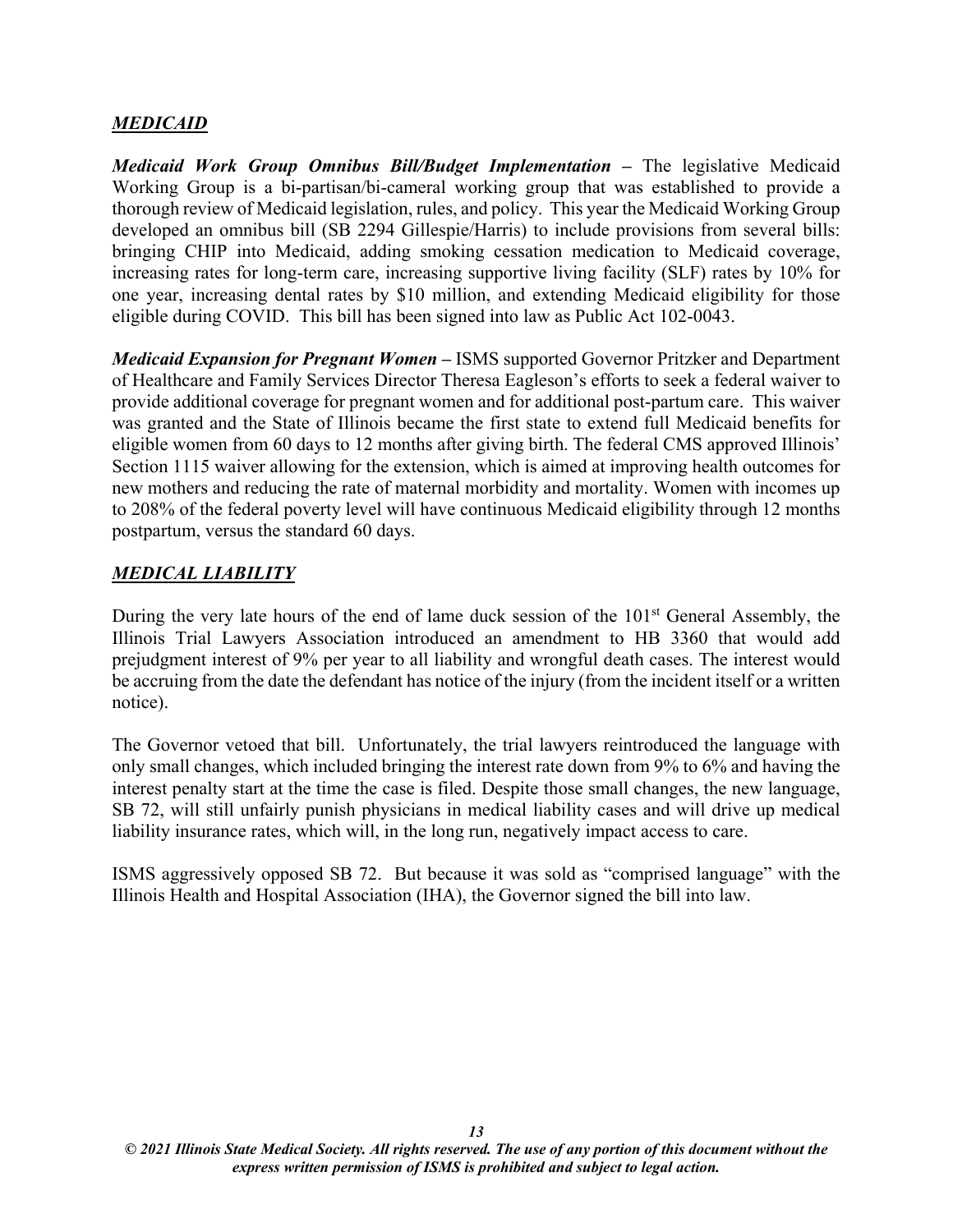# <span id="page-14-0"></span>*PRESCRIBING SCHEDULE II OPIOIDS, OTHER CONTROLLED SUBSTANCES & NALOXONE*

<span id="page-14-1"></span>*Electronic Prescribing* – House Bill 3596 (Rep. Avelar/Sen. Jones) will require that a prescription for a controlled substance must be sent electronically. On the federal level, a requirement that prescriptions of a controlled substance for a covered Medicare Part D drug be sent electronically started on January 1, 2021, although enforcement will not start until January 1, 2022. To ensure that Illinois' law mirrors federal law, ISMS was able to secure an effective date of January 1, 2023. ISMS was also able secure language exempting any prescriber from the requirement if that prescriber issues no more than 25 prescriptions during a 12-month period. ISMS will also work with IDFPR in securing, through the adoption of rules, other exemptions that are deemed appropriate. ISMS was neutral on this bill, due to the requirement at the federal level. The bill passed both chambers and will be sent to the Governor for further action.

<span id="page-14-2"></span>*Co-prescribing Naloxone* – House Bill 348 (Rep. Conroy) and Senate Bill 2535 (Sen. Bush) would have required a prescriber to offer a prescription for naloxone for the complete or partial reversal of opioid depression to a patient when one or more of the following conditions are present: (1) the prescription dosage for the patient is 50 or more morphine milligram equivalents of an opioid medication per day; (2) an opioid medication is prescribed concurrently with a prescription for a benzodiazepine; or (3) the patient presents with an increased risk for overdose, including a patient with a history of overdose, a patient with a history of substance use disorder, or a patient at risk for returning to a high dose of opioid medication to which the patient is no longer tolerant.

The bills would have also required that prescribers not only counsel the patient on the addictive nature of the opioid being prescribed and the benefits of naloxone, but a designee of the patient as well.

This is an initiative of Emergent BioSolutions, a drug company that manufactures naloxone, and is a blatant attempt to increase profits.

ISMS opposed this legislation and worked closely with the sponsors to develop an alternative pathway forward as it relates to increasing access to naloxone for those who need it, as well as ways to educate patients about the dangers of opioid abuse. The sponsors agreed to hold the bills and will have larger stakeholder meetings over the summer. ISMS looks forward to being part of those discussions.